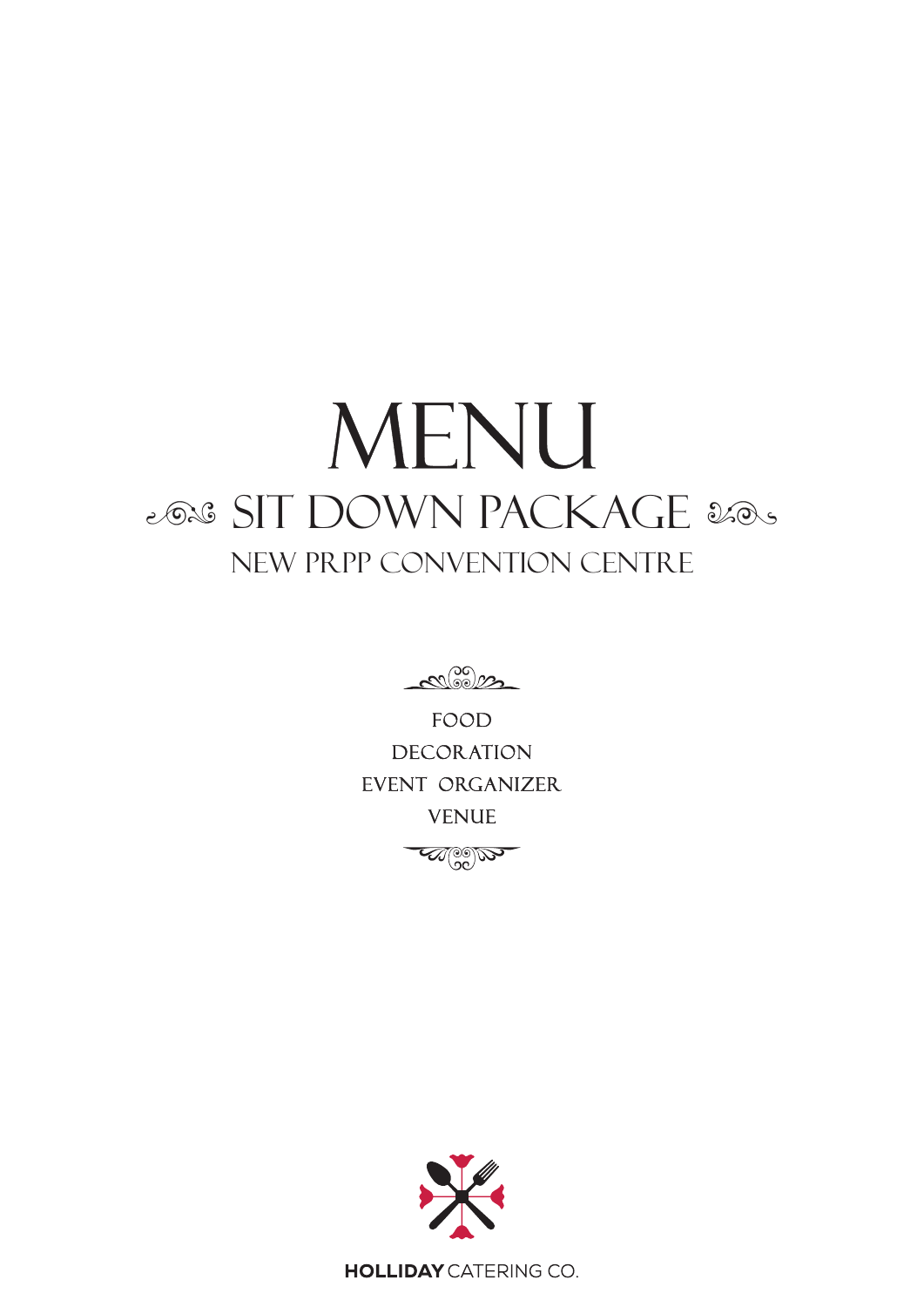NEW PRPP CONVENTION CENTRE

*Sit Down Package* 

## 20 1 8

*Preparation before the Event* Complimentary Food Tasting for 10 Persons One Month Prior to The Event

 $\hat{\alpha}$ 

*On the Event Day* **at Merbabu / Merapi Ballroom** 1000 Persons (100 Tables) 1200 Persons (120 Tables) 1400 Persons (140 Tables) **at Sindoro Ballroom** 700 Persons (70 Tables)

 $\hat{\sigma}$ 

*Package Benefits* Standard Decoration Event Organizer Free Rental Venue with Standard Facility

 $\hat{\infty}$   $\hat{\infty}$   $\hat{\infty}$ 

## *Contact Us* Bp. Yoyok Waluyo Hp. 081 824 3312

This package & price may change without prior notice. This package is valid for the year 2018.



**managed by Holliday Group** HEAD OFFICE: Jl. Pemuda No. 35 Semarang 50139 Indonesia T +62 24 3545 900  $F + 62243542800$ e. sales@holliday.co.id www.holliday.co.id/catering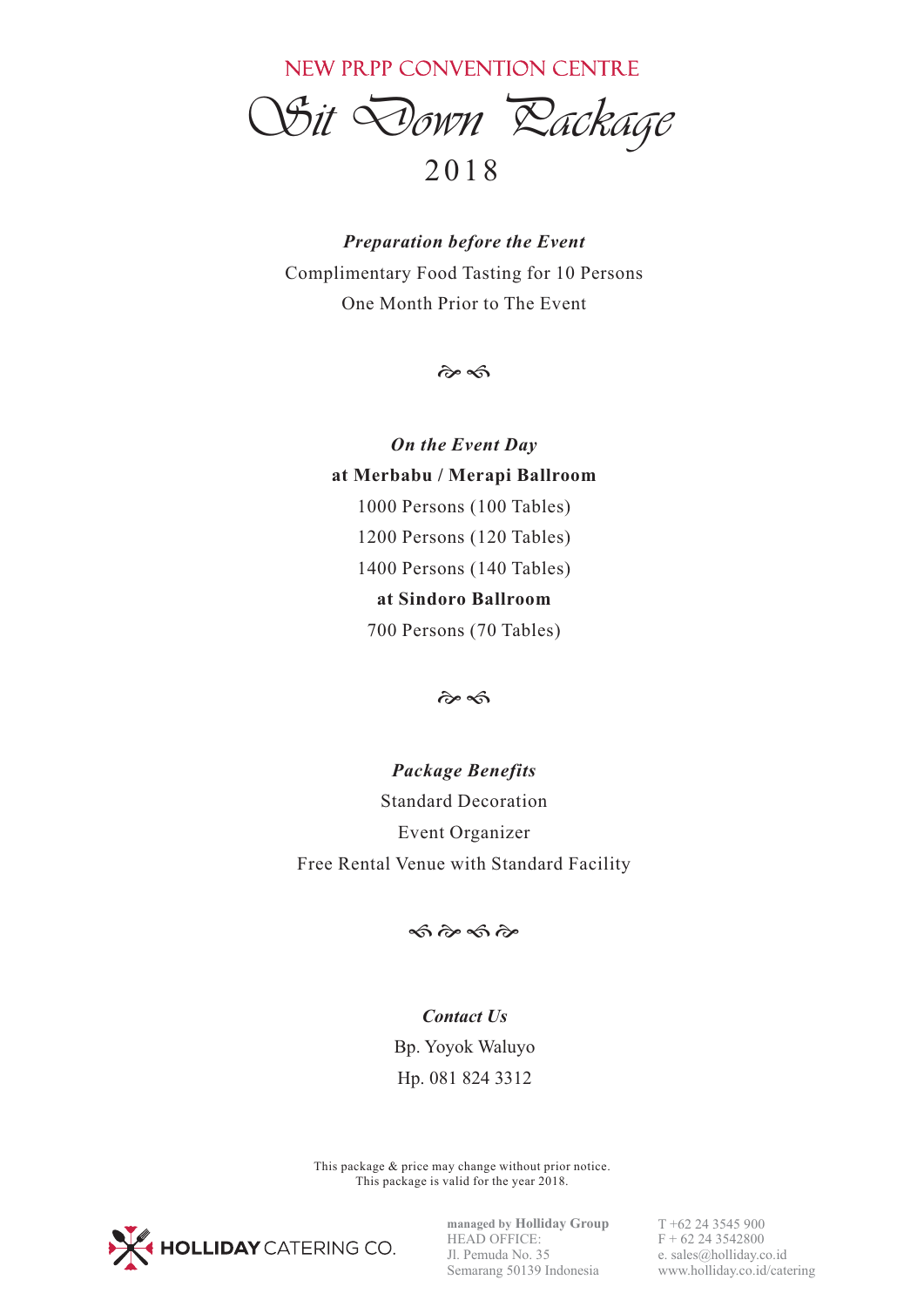NEW PRPP CONVENTION CENTRE

*Sit Down Package A*

 $(8-COURSE MEMU)$ 

Food Menu

FISH LIPS SOUP WITH CRAB MEAT (INDIVIDUAL) *sup bibir ikan daging kepiting*

HONG KONG FRIED CHICKEN WITH CRACKERS *ayam goreng hongkong*

WOK FRIED SINGAPORE BLACK PEPPER BEEF TENDERLOIN *daging sapi lada hitam singapore*

> CRISPY TRIO GOLDEN PRAWN PLATTER *udang shanghai | salad udang | lumpia udang*

BRAISED ABALONE MUSHROOM WITH BROCCOLI *tumis sayuran aneka seafood*

HOMEMADE SALTED EGG FRIED DORY FISH *ikan dory masak telur asin*

YANG CHOW FRIED RICE & FRIED HOMEMADE NOODLES *nasi goreng yang chow & bakmi goreng*

 $\hat{\alpha}$ 

Dessert

BIRD NEST JELLY DESSERT WITH DRIED LONGAN (INDIVIDUAL) *es sarang burung dengan lengkeng kering*

 $\hat{\alpha}$ 



SOFT DRINK

CHINESE TEA

MINERAL WATER

 $\hat{\infty}$   $\hat{\infty}$ 

This package & price may change without prior notice. This package is valid for the year 2018.



**managed by Holliday Group** HEAD OFFICE: Jl. Pemuda No. 35 Semarang 50139 Indonesia

T +62 24 3545 900  $F + 62243542800$ e. sales@holliday.co.id www.holliday.co.id/catering